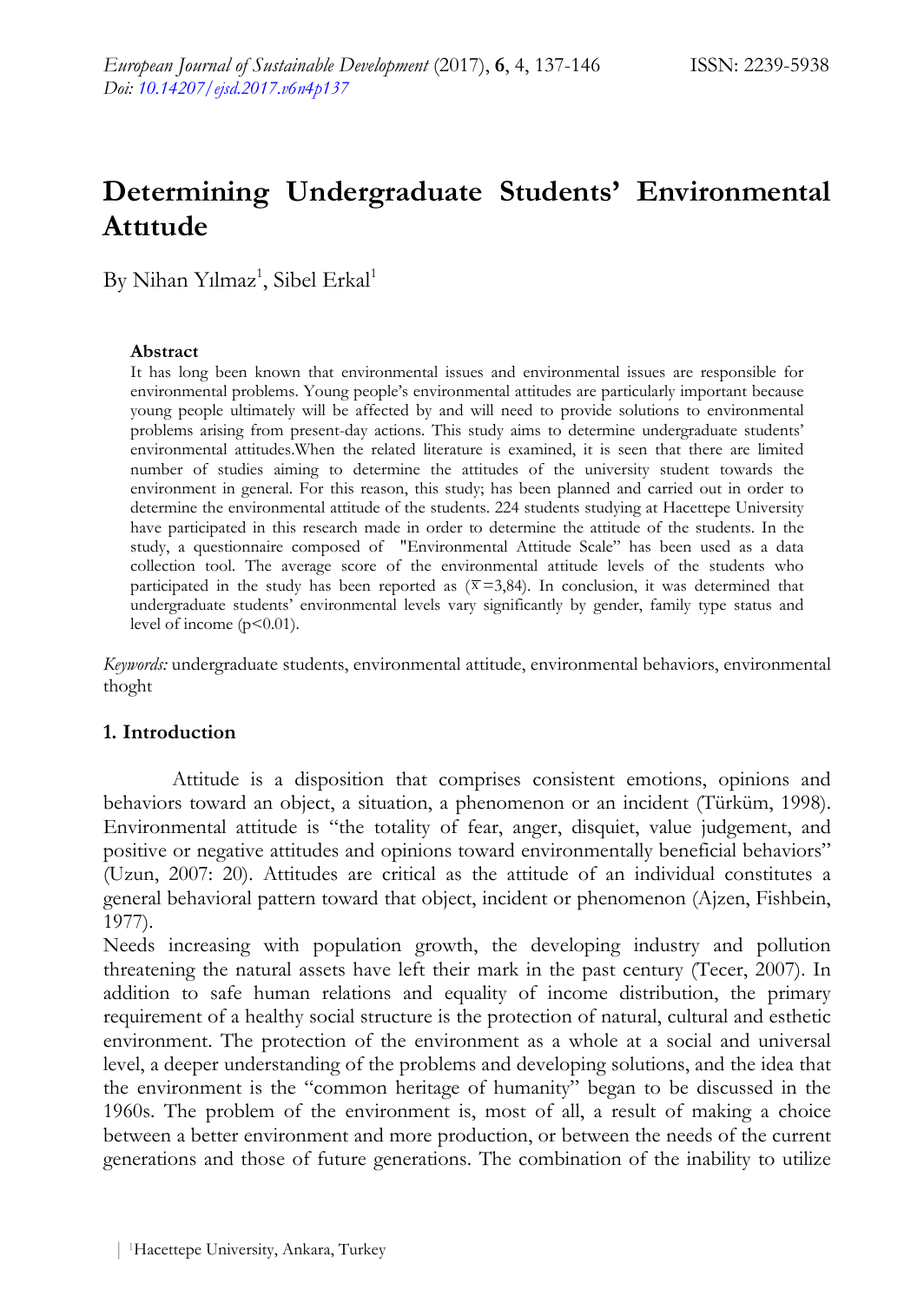national resources in accordance with national interests and environmental unconsciousness with the lack of international cooperation and peaceful dialogue elevates environmental issues to a dangerous magnitude (Altın, 2002; Algül, 2004).

In recent years, while the economic and ecological dimensions of environmental issues are being discussed, the philosophical and social dimensions do not receive the necessary emphasis. However, the cause of environmental issues is the social environment rather than the natural environment; the environment has ceased to be the problem of nature and has become a human problem. As Murval (1985) also stressed, ecological problems are an indicator of a crisis of incompatible individual and collective behaviors. Therefore, the underlying cause of environmental pollution is the contamination in consciousness, opinion, attitude and behavior in human beings (Akarsu,1994). Moreover, the root of all environmental problems is human indifference; individuals uninformed about the consequences of these actions remain indifferent toward events they believe do not directly affect themselves. Therefore, there is a great need to raise human awareness on the environment and environmental issues, which is only possible with a change in individual behavior while a behavioral change requires a change in attitude, knowledge and value judgement (Erten, 2005). Without doubt, individuals who have a negative attitude toward the environment will remain indifferent to, and even continue to create, environmental problems (Uzun and Sağlam, 2006).

A review of literature yielded only a limited number of studies that investigated environmental attitudes in university students (Özmen, Çetinkaya and Nehir, 2005; Gürbüz and Çakmak, 2012; Keleş, Uzun and Varnacı-Uzun, 2005). Thus, this study was planned and conducted to identify the environmental attitudes of the students attending the Department of Family and Consumer Sciences in Hacettepe University.

# **2. Literature Review**

In his study titled "The attitudes of undergraduate students toward the environment and environmental issues," Sama (1997) reported more a positive attitude toward the environment for female students and no significant difference between the attitudes of the first and the fourth year students. In addition, the students with higher paternal educational attainment had a more positive attitude than those with lower paternal educational attainment, and those in the middle-income group had a more positive attitude than those with lower income.

Özdemir et al. (2004) who investigated environmental awareness and sensitivity among medical students identified a low level of awareness and sensitivity.

In the study by Özmen et al. (2005) on the attitudes of university students toward environmental issues and the effective factors conducted with students attending the Faculty of Medicine and the Vocational School of Health, while 65% of the students were sensitive toward environmental issues, 84.9% did not participate in any activity of environmental organizations. Moreover, the female students had a higher level of environmental attitude in comparison to the male students.

The study conducted by Erol and Gezer (2006) to determine the attitudes of prospective classroom teachers toward the environment and environmental issues revealed a low level of environmental attitude, with significant differences in environmental attitude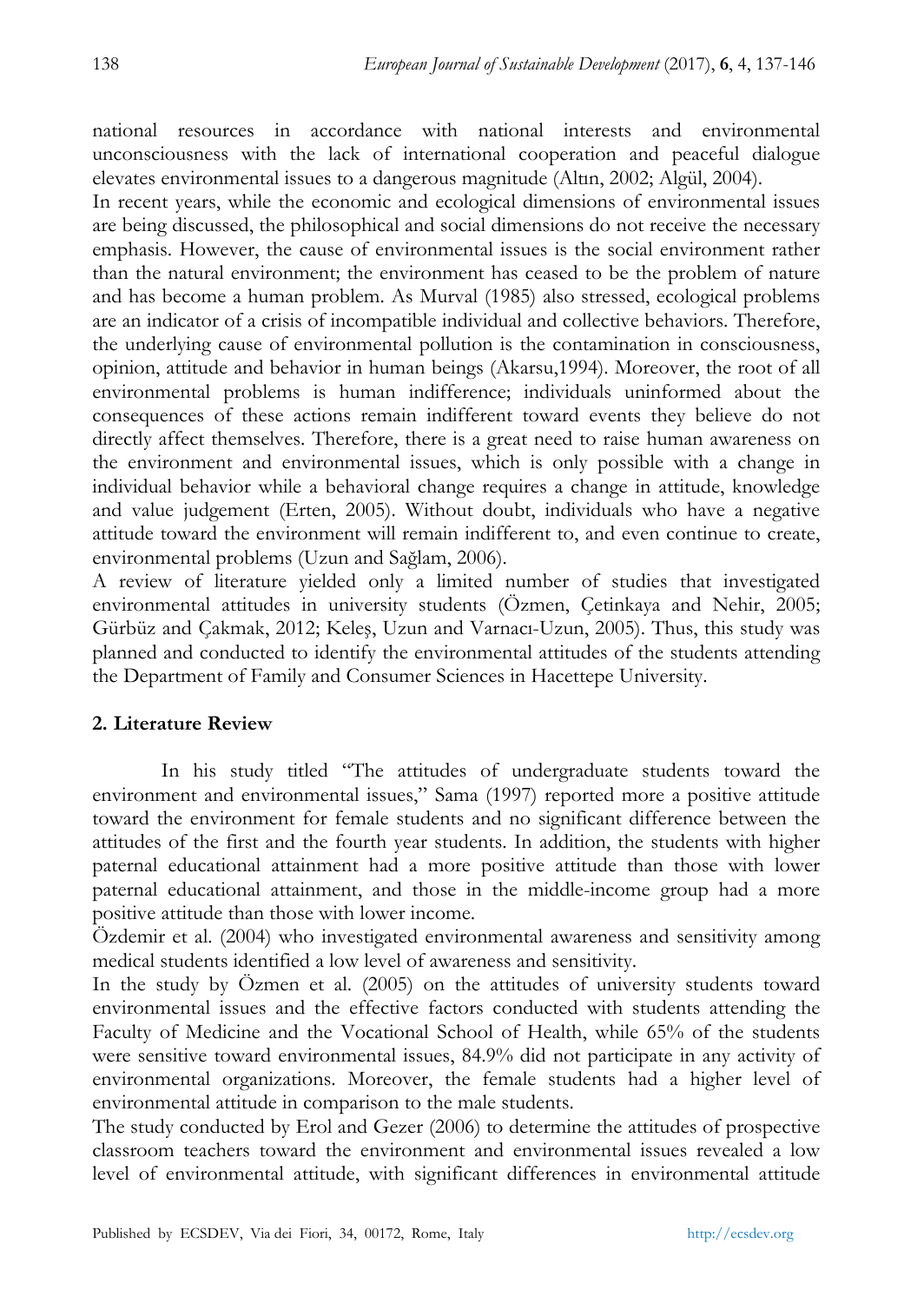with respect to gender, age and maternal occupation.

The study by Ek et al. (2009) showed that 85.3% of the university students were sensitive toward environmental issues, that 86.5% did not have a membership in an environmental organization, and that university, year at university, gender, age, longest place of residence and paternal occupation affected environmental attitude scores.

Dono, Webb and Richardson (2009) identified a significant relationship between environmental attitudes and environmental behaviors among university students.

In the study by Sam et al. (2011) assessing environmental risk perception and environmental attitude in university students reported a high environmental attitude mean score (4.01). The results revealed that the female students were more environmentally sensitive than the male students, that sensitivity increased with year at university, and that maternal educational attainment was more significantly effective on the environmental sensitivity of the students.

In the study by Şenyurt et al. (2011) carried out to identify the sociodemographic factors affecting university student attitudes toward the environment, the researchers found that although 45.2% of the students regarded environmental issues to be at an alarming level, 83.2% did not participate in environmental activities. Furthermore, although the environmental attitudes of the students displayed significant differences with respect to gender and department at university, there was no significant difference with respect to maternal education and family income level.

# **3. Method**

224 students studying at Hacettepe University, Department of Family and Consumer Sciences have participated in this research made in order to determine the environmental attitude of the students.

The research data were collected as a result of the face to face interviews made with the students in May-June 2014 depending on the questionnaire prepared. The questionnaire used in the research consists of two parts. In the first part; there are demographic questions in order to determine the gender, age and family type of the students and their parent's educational status as well as several questions in order to measure the information related to the environment. In the second part; "The Scale of Environmental Attitude" is included in order to determine the environmental attitude of the students (Uzun and Sağlam, 2006).

The study conducted to identify the environmental attitudes of the students attending the Department of Family and Consumer Sciences in Hacettepe University employed a 5-point Likert-like rating scale. The item responses for the Environmental Behavior Subscale are rated as "never"=1, "rarely"=2, "sometimes"=3, "often"=4 and "always"=5 while those for the Environmental Attitude Subscale are rated as "strongly disagree"=1, "disagree"=2, "partially agree"=3, "agree"=4 and "strongly agree"=5. Negative items are reverse scored. The minimum/maximum possible scores that can be obtained from the Environmental Behavior Subscale, the Environmental Attitude Subscale and the overall scale are 13/65, 14/70 and 27/135, respectively. Items 1, 2, 3, 4, 5, 6, 7, 8, 9, 10 and 11 express negative opinions and, therefore, are reversed scored.

In the study, SPSS 21.0 for Windows software was used in data analysis. Demographic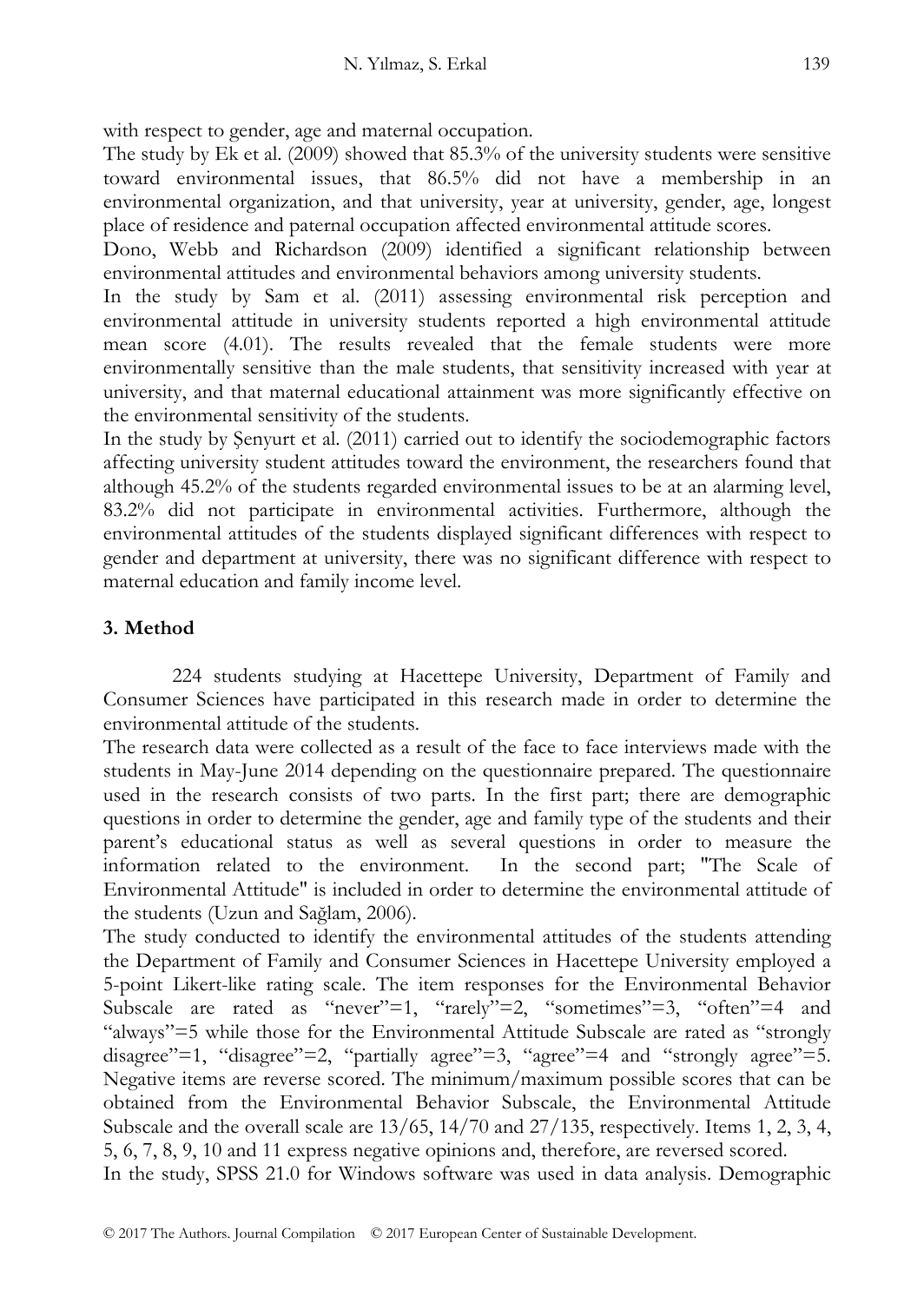results were presented as frequencies and percentage distributions while the scale items were characterized with percentage distributions, as well as, arithmetic mean and standard deviation statistics. In addition, the t-test was used for two groups and an analysis of variance was conducted for more than two groups in the comparison of environmental behavior and attitude levels by demographic characteristics. Reliability was tested by separately computing the Cronbach's alpha and Spearman-Brown split-half correlation for the "Environmental Attitude Scale," as well as, its two subscales.

In the study by Uzun and Sağlam (2006), the Cronbach's alpha reliability coefficient and the Spearman-Brown split half correlation were computed as .80 and .76, respectively. The Cronbach's alpha reliability coefficient and the Spearman-Brown split half correlation of the present study are .79 and .88, respectively.

## **4. Results**

In this study carried out in order to determine the environmental attitude levels of the students, it has been detected that 51 % of the students (n=114) females; 49 % of them  $(n=110)$  are males; 31.1 % of them  $(n=70)$  are 2nd year students; 66% of them  $(n=148)$  have nuclear family structure; mothers of 35 % of them  $(n=78)$  are high school graduate; fathers of 45 % ( $n=101$ ) are university graduate; monthly level of income of 40  $\%$  (n=89) is 2501-3500 TL.

When several findings for the students' information related to the environment were examined; it was observed that 90 % of the students did not receive any extracurricular education on environment; 95%of them were not members of the non-governmental organization related to the environmental issues; 96%did not follow any periodical publication related to the environment. Among the students who took part in the research, the ones who declare their school among the environment-related information resources are in the first row with 43.0 %, this is followed by those stating the family with a rate of 39.0 %and the ones reporting the internet with a rate of 37.0 % and radio and TV with a rate of 9.1 %.

The mean scores of the participants for the environmental behavior and environmental attitude subscales of the environmental attitude scale were  $X = 45.47$  and  $X = 58.15$ , respectively, while the mean overall score was computed as  $X = 103.62$ . In view of the minimum (27 points) and maximum (135 points) possible scores, this value demonstrates that the students had a positive environmental attitude with a mean value above the median.

Investigation of the arithmetic means of each answer in the environmental behavior subscale reveals that the statements "If an environmental cleaning activity were to be organized in my school, I would like to participate voluntarily,"  $(X = 4.22)$  and "I wouldn't refrain from warning someone harming the environment," ( $X = 4.18$ ) have the highest arithmetic mean scores, while the environmental behavior levels are the lowest for the statements "I read books about the environment other than textbooks," ( Χ  $=$  2.92) and "I follow environmental developments in daily newspapers," (X = 3.05) (Table 1).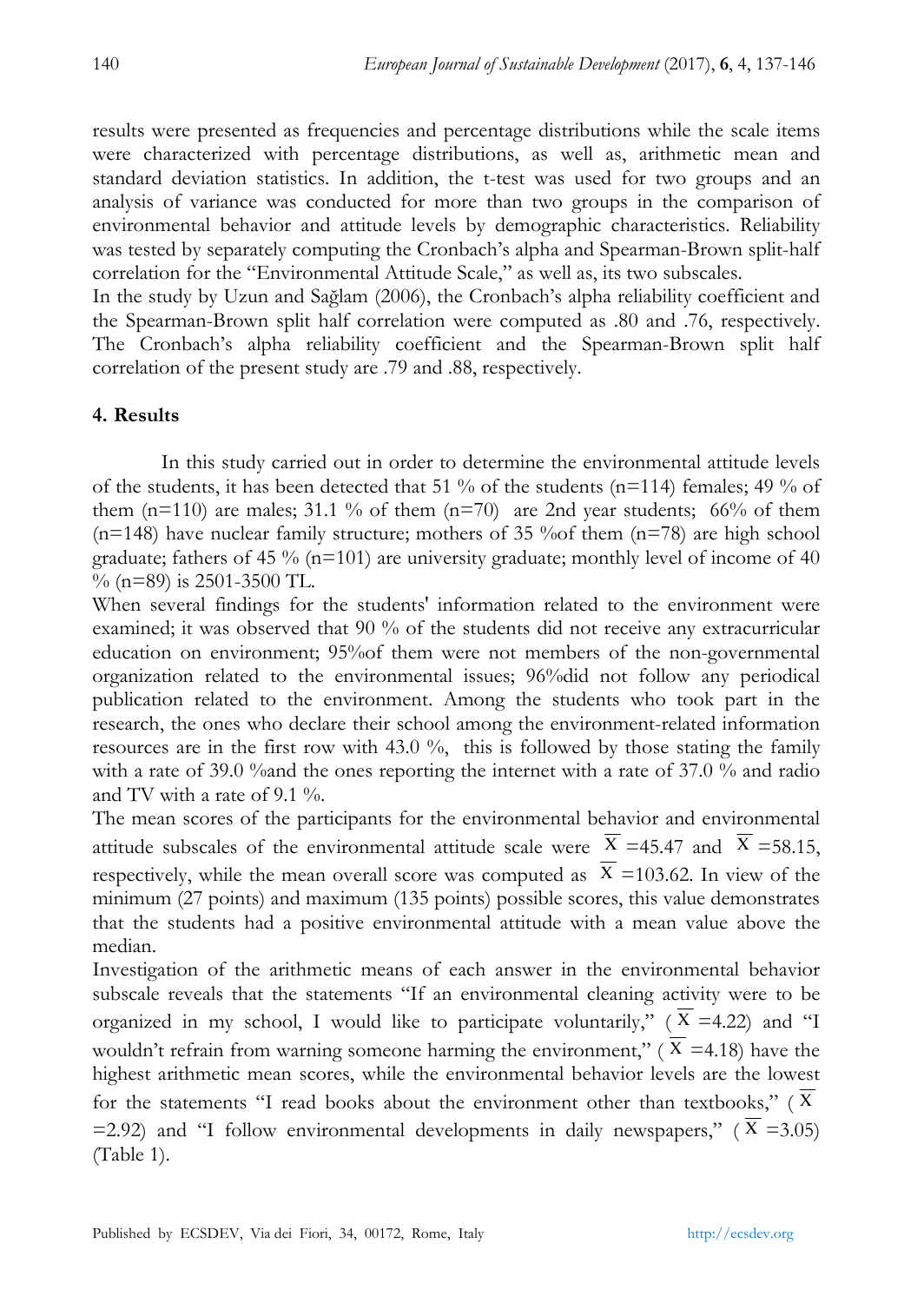| Items                                                                                                                  | $\overline{x}$ | sd             |  |  |
|------------------------------------------------------------------------------------------------------------------------|----------------|----------------|--|--|
| 1 I watch/listen environmental programs on TV/radio.                                                                   |                | 3.92 0.66      |  |  |
| 2 I follow environmental developments in daily newspapers.                                                             |                | 3.05 0.48      |  |  |
| 3 I watch documentaries on environmental issues.                                                                       |                | 3.20 0.77      |  |  |
| 4 I read books about the environment other than textbooks.                                                             |                | 2.92 0.52      |  |  |
| 5 I read popular environmental magazines.                                                                              |                | 3.66 0.36      |  |  |
| 6 I read scientific articles about the environment.                                                                    |                | $3.12 \, 0.72$ |  |  |
| 4.18 0.78<br>7 I wouldn't refrain from warning someone harming the environment.                                        |                |                |  |  |
| 8 If an environmental cleaning activity were to be organized in my school, I would like to<br>participate voluntarily. |                | 4.22 0.86      |  |  |
| 9 My friends recognize me as an environmentally sensitive person.                                                      |                | 3.52 0.46      |  |  |
| 10 If necessary, I could work without pay for a long time for a habitable environment.                                 |                | $3.22 \, 0.54$ |  |  |
| 11 I share my knowledge about the environment with my friends.                                                         |                | 3.78 0.56      |  |  |
| 12 When buying a product, I am attentive to whether the product's waste is recyclable.                                 |                | 3.56 0.68      |  |  |
| 13 I prefer products that do not harm the environment even if they are more expensive.                                 |                | 3.12 0.72      |  |  |

**Table 1.** Environmental Behavior Mean Scores

Investigation of the arithmetic means of each answer in the environmental attitude subscale shows that the statements "Endangered living creatures are exaggerated; there are a large number of species in nature already and it is not important if a few were to become extinct," ( $\bar{x}$  =4.92) and "Human waste does not represent a problem as the environment cleans itself,"  $(\bar{x} = 4.88)$  have the highest arithmetic mean scores, while the environmental attitude levels are the lowest for the statements "The amount of water on earth is so much that human beings could never contaminate it,"  $(\bar{x} = 3.56)$  and "Wetlands should be drained for the construction of new housing," ( $\bar{x}$  =3.58) (Table 1).

| Table 2. Environmental Attitude Mean Scores |  |
|---------------------------------------------|--|
|---------------------------------------------|--|

| Items                                                                                             | X         | sd        |
|---------------------------------------------------------------------------------------------------|-----------|-----------|
| 1 Endangered living things are exaggerated; there are a large number of species in nature already | 4.92 0.46 |           |
| and it is not important if a few were to become extinct.*                                         |           |           |
| 2 It is more beneficial for our country to build luxury roads rather than to spend resources on   |           | 4.68 0.34 |
| historical sites.*                                                                                |           |           |
| 3 Erosion is no longer observed in our country.*                                                  |           | 4.56 0.65 |
| 4 Agricultural insecticides are beneficial to the environment.*                                   |           | 4.46 0.88 |
| 5 There is no harm in selling degraded forest lands for public revenue.*                          |           | 3.96 0.43 |
| 6 The state should allow the construction of touristic buildings in national parks and forests.*  |           | 4.24 0.24 |
| 7 Wetlands should be drained for the construction of new housing.*                                |           | 3.58 0.56 |
| 8 Human waste does not represent a problem as the environment cleans itself.*                     |           | 4.88 0.66 |
| 9 The ozone layer is depleted particularly over the United States of America and there is no      |           | 4.38 0.58 |
| danger for Turkey.*                                                                               |           |           |
| 10 Turning the lights off when leaving the room does not save much energy.*                       |           | 3.66 0.40 |
| 11 The amount of water on earth is so much that human beings could never contaminate it.*         |           | 3.56 0.34 |
| 12 The fast depletion of natural resources is an important problem for our future.                |           | 3.81 0.50 |
| 13 One of Turkey's important problems is unplanned urbanization.                                  |           | 3.78 0.44 |
| 14 Global warming could cause disasters in the future.                                            |           | 3.68 0.66 |

Examination of the results for the comparison of the levels of the environmental behavior and environmental attitude of the students by their demographic characteristics in Table 3 reveals a significant difference in the environmental behavior and environmental attitude levels with respect to gender and year at university  $(p<0.05)$ . In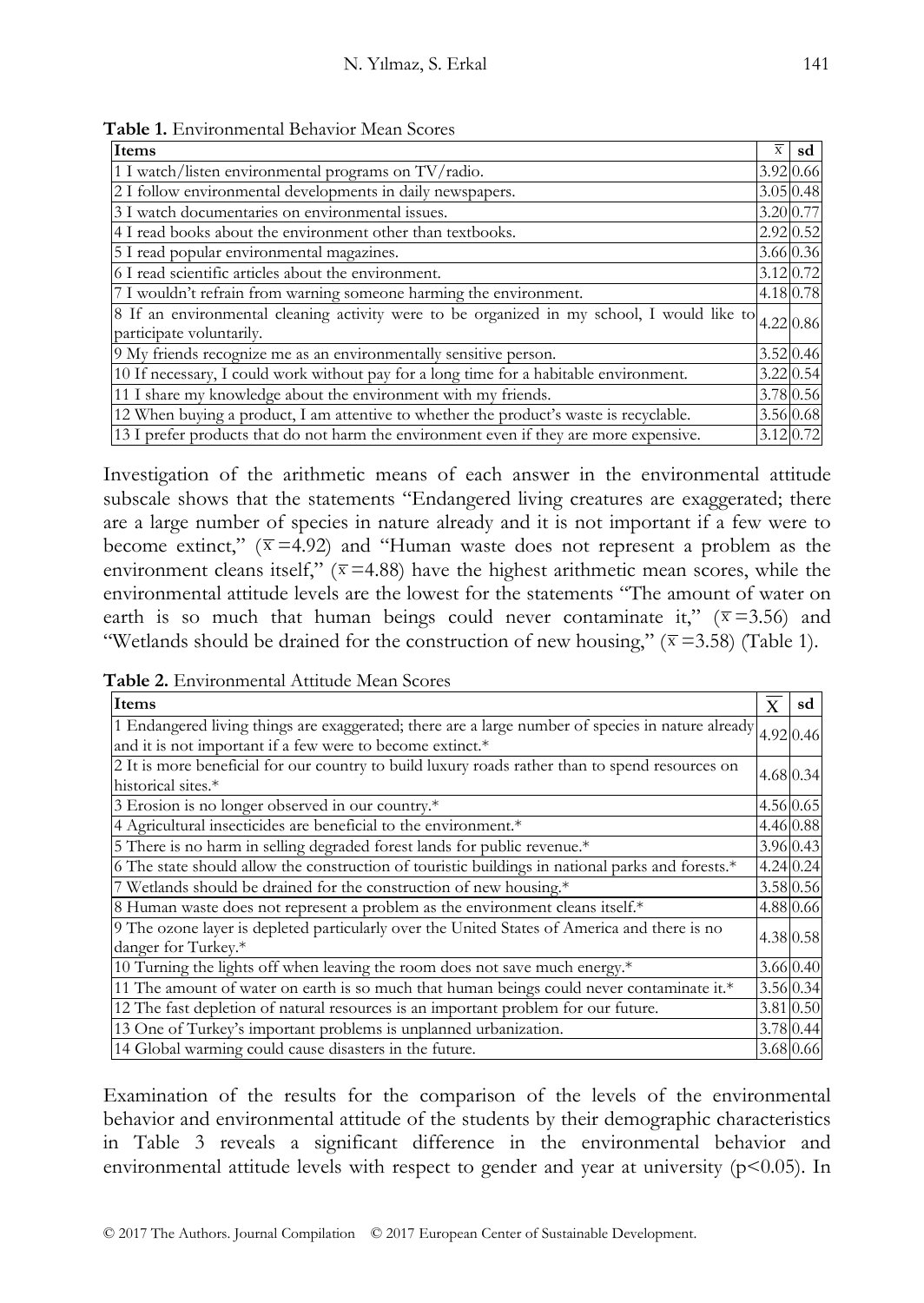addition, there was a significant difference in environmental attitude with respect to maternal educational attainment ( $p$ <0.05). The groups with the highest arithmetic mean scores for both subscales are women, 4<sup>th</sup> year students and those whose mothers had graduate school degrees (Table 3).

|                                |  |  | Table 3. Comparison of Students' Environmental Behavior and Environmental Attitude Levels |  |
|--------------------------------|--|--|-------------------------------------------------------------------------------------------|--|
| by Demographic Characteristics |  |  |                                                                                           |  |

| Scales                        | Variables                          | Group                  | X                      | SS                     | t/F   | $\boldsymbol{p}$       |
|-------------------------------|------------------------------------|------------------------|------------------------|------------------------|-------|------------------------|
| <b>Environmental Behavior</b> |                                    | Female                 |                        | 3,66 0,46              |       | 2,493 0,001*           |
|                               | Gender                             | Male                   |                        | 3,34 0,46              |       |                        |
| <b>Environmental Attitude</b> |                                    | Female                 |                        | 4,38 0,00              |       | 1,601 0,001*           |
|                               |                                    | Male                   |                        | 3,92 0,53              |       |                        |
|                               |                                    | 1                      |                        | 3,36 0,48              |       |                        |
| <b>Environmental Behavior</b> |                                    | $\overline{2}$         | 3,47 0,49              |                        |       | 1,901 0,001*           |
|                               |                                    | 3                      |                        | 3,500,48               |       |                        |
|                               | Grade                              | $\overline{4}$         |                        | 3,67 0,47              |       |                        |
|                               |                                    | $\mathbf{1}$           | 4,13 0,61              |                        |       |                        |
| <b>Environmental Attitude</b> |                                    | $\overline{2}$         |                        | 3,81 0,62              |       | 2,371 0,001*           |
|                               |                                    | 3                      | 4,20 0,57              |                        |       |                        |
|                               |                                    | $\overline{4}$         | 4,46 0,57              |                        |       |                        |
|                               |                                    | Nuclear                |                        | 3,42 0,49              |       |                        |
| <b>Environmental Behavior</b> |                                    | Fragmented             |                        |                        |       | 3,68 0,70 1,320 0,261  |
|                               | <b>Family Structure</b>            | Extended               |                        | 3,40 0,54              |       |                        |
|                               |                                    | Nuclear                |                        | 4,66 0,47              |       | 3,69 0,45 0,756 0,519  |
| <b>Environmental Attitude</b> |                                    | Fragmented             |                        |                        |       |                        |
|                               |                                    | Extended               | 3,83 0,49              |                        |       |                        |
|                               |                                    | Illiterate             |                        | 3,15 0,44              |       |                        |
|                               |                                    | Literate               |                        | 3,32 0,56              | 1,014 | 0,137                  |
| <b>Environmental Behavior</b> |                                    | Primary School         | $3,12$ 0,47            |                        |       |                        |
|                               |                                    | High School            | 3,70 0,57              |                        |       |                        |
|                               |                                    | University             |                        | 3,74 0,50<br>3,97 0,51 |       |                        |
|                               | Mother's Educational Levels        | Postgraduate           |                        |                        |       |                        |
|                               |                                    | Illiterate<br>Literate |                        | 3,77 0,39              |       |                        |
|                               |                                    | Primary School         |                        | 3,76 0,50              |       | 3,88 0,51 1,666 0,001* |
| <b>Environmental Attitude</b> |                                    | High School            | 4.06 0,51              |                        |       |                        |
|                               |                                    | University             |                        | 4,56 0,55              |       |                        |
|                               |                                    | Postgraduate           |                        | 4,87 0,51              |       |                        |
|                               |                                    | Illiterate             |                        | 3,10 0,43              |       |                        |
|                               |                                    | Literate               |                        | 3,16 0,46              |       |                        |
|                               |                                    | Primary School         | 3,38 0,51              |                        |       |                        |
| <b>Environmental Behavior</b> |                                    |                        |                        | 3,68 0,53              |       | 2,874 0,191            |
|                               |                                    | High School            |                        |                        |       |                        |
|                               |                                    | University             |                        | 3,95 0,51              |       |                        |
|                               | <b>Father's Educational Levels</b> | Postgraduate           |                        | 3,73 0,45              |       |                        |
|                               |                                    | Illiterate             |                        | 3,83 0,44              |       | 3,018 0,112            |
|                               |                                    | Literate               |                        | 3,62 0,59              |       |                        |
| <b>Environmental Attitude</b> |                                    | Primary School         | 3,91 0,59              |                        |       |                        |
|                               |                                    | High School            | 4,16 0,57<br>4,58 0,59 |                        |       |                        |
|                               |                                    | University             |                        | 4,80 0,56              |       |                        |
|                               |                                    | Postgraduate           |                        |                        |       |                        |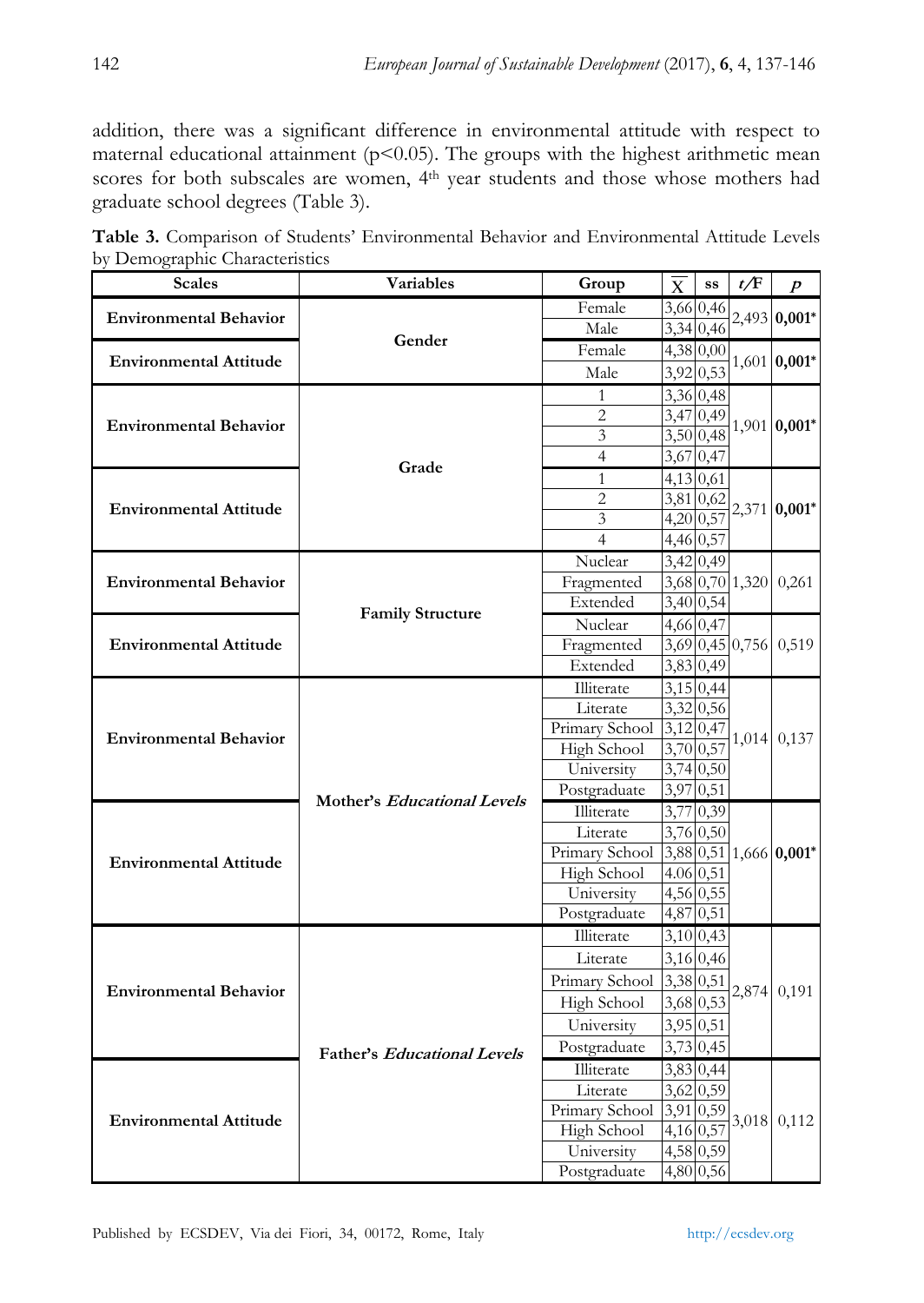|                               |                       | $0-846$ TL   | 3,46 0,81      |                       |                         |
|-------------------------------|-----------------------|--------------|----------------|-----------------------|-------------------------|
|                               |                       | 847-1500 TL  | 3,36 0,53      |                       |                         |
| <b>Environmental Behavior</b> |                       | 1501-2500 TL |                |                       | $3,69$ 0,51 2,874 0,109 |
|                               | <b>Monthly Income</b> | 2501-3500 TL | $3,71 \, 0,48$ |                       |                         |
|                               |                       | $3501$ TL +  | $3,28$ 0,47    |                       |                         |
| <b>Environmental Attitude</b> |                       | $0-846$ TL   | 3,75 0,57      |                       |                         |
|                               |                       | 847-1500 TL  | 4,15,0,48      |                       |                         |
|                               |                       | 1501-2500 TL |                | 4,30 0,56 4,205 0,317 |                         |
|                               |                       | 2501-3500 TL | 4,36 0,53      |                       |                         |
|                               |                       | $3501$ TL +  | 4,19 0,60      |                       |                         |

## **5. Discussion**

In the study investigating environmental attitude among university students under the environmental attitude and environmental behavior subscales, the overall mean score was computed as  $X = 103.62$ . In consideration of the minimum (27 points) and maximum (135 points) possible scores, this value demonstrates that the students had a positive environmental attitude with a mean value considerably above the median. This also indicates that the students have positive attitudes about the environment. Sadık (2013) reported that the prospective teachers were moderately knowledgeable about the environment and that they had a very favorable attitude with respect to environmental attitude. Atli and Uzun (2009) reported an overall mean score of  $X = 90.12$ .

95% of the participants did not have a membership at non-governmental organizations dealing with environmental issues and 96% did not regularly read an environmental periodical. The literature similarly yields studies reporting that students were not members of environmental NGOs and did not actively participate in the activities of an environmental organization (Uzun and Sağlam, 2007; Altın, 2001; Özmen et al. 2005; Gürbüz, Çakmak,2012). Therefore, students should be motivated to join environmental organizations and encouraged to participate in their activities.

School/university was the highest reported source of environmental information by the students participating in the study with 43%, followed by family (39%), the Internet  $(37%)$  and radio/TV  $(9.1%)$ . The fact that school/university was reported as the first source of environmental information by the students emphasizes the significance of environmental education provided at schools and universities.

The results show that the students were closely interested in a clean environment and preventing pollution. The students had a more positive behavior regarding participation in environmental activities at school/university while they were less interested in reading books on the environment and environmental articles in newspapers. It would be beneficial to organize activities to motivate students to read books and other publications on environmental issues. Atlı and Uzun (2009) also reported that students did not read printed materials such as popular magazines, scientific articles, books and newspapers about environmental issues, which supports our findings.

In the study, negative statements were reverse-scored in the evaluation of the items. According to these items with the highest scores, the students believed that endangered living things were important and human waste would pollute the environment and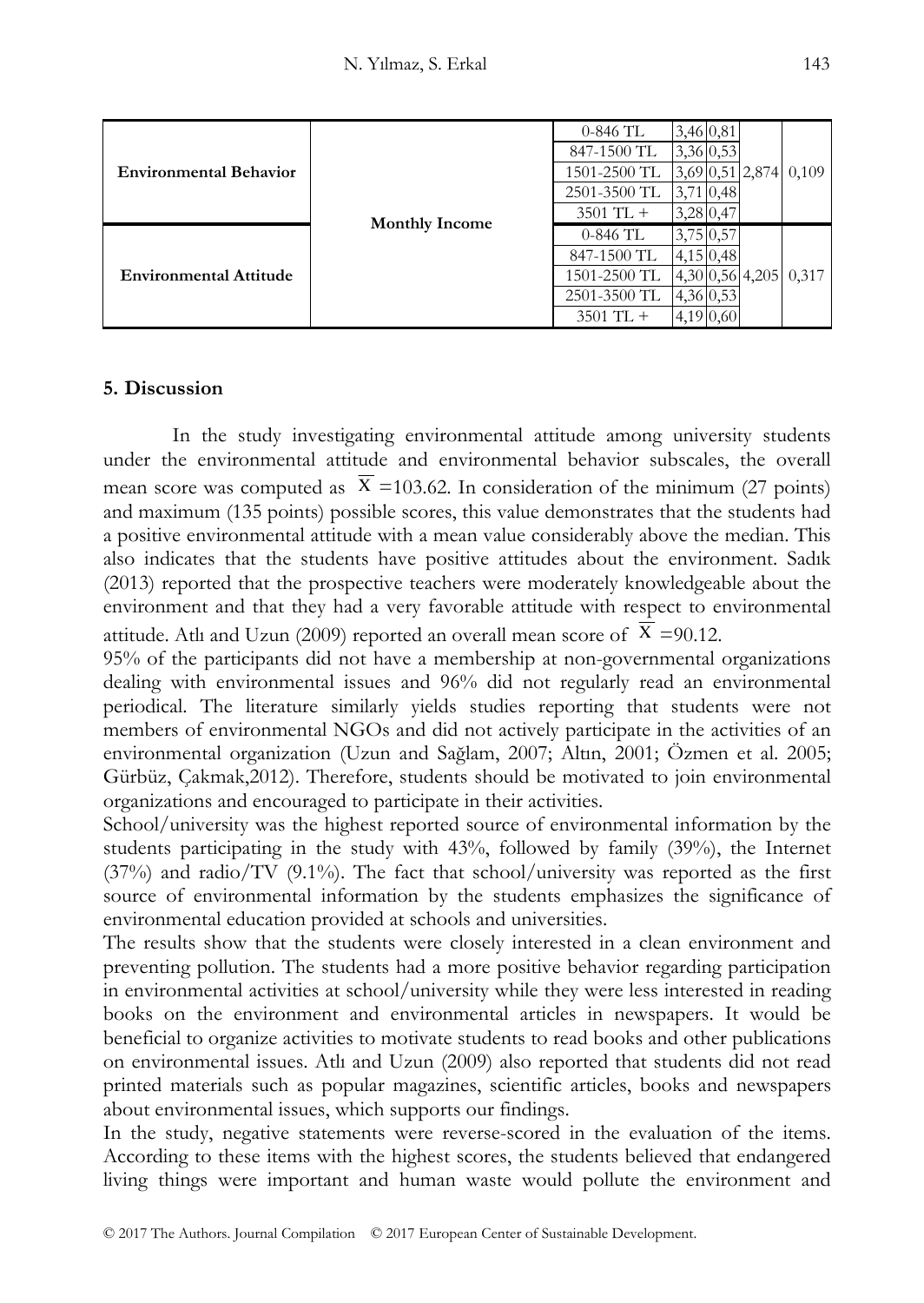nature, while the items with the lowest scores revealed that the students thought that there was a sufficient amount of water on earth and that wetlands could be drained to build new housing. This result indicates the necessity to further inform students on the significance of water resources and how to correctly use them.

Examination of the results for the comparison of the levels of the environmental behavior and environmental attitude of the students by their demographic characteristics in Table 3 reveals a significant difference in the environmental behavior and environmental attitude levels with respect to gender and year at university  $(p<0.05)$ . Women scored higher in both environmental behavior and environmental attitude than men. Other studies have also reported a more positive environmental attitude for female respondents in comparison to male respondents (Şama, 2003; Özmen et al., 2005; Erol, Gezer, 2006; Deniş and Genç, 2007; Kahyaoğlu et al., 2008; Ek et al., 2009; Kayalı, 2010, Gürbüz, Çakmak, 2012), which support our study results. Sadık and Çakan (2010) stressed that the higher mean score of the female students in comparison to the male students might be due to the ideal image attributed to the women's role in almost all societies.

In the study, the 4th year students had higher environmental behavior and attitude levels than the students attending earlier years at the university. Sadık and Sarı (2010) also reported higher mean environmental behavior and attitude scores for last year students. In the study conducted with prospective biology teachers attending the faculty of education, Altın  $(2011)$  reported that, although the  $4<sup>th</sup>$  year students attended more classes on the environment and ecology than the 1st year students, there was no significant difference in environmental attitude between the  $1<sup>st</sup>$  and the  $4<sup>th</sup>$  year students. This discrepancy between the studies could be a result of the differences in individual, familial or environmental characteristics of the students in the sample groups.

Furthermore, there was a significant difference in environmental attitude with respect to maternal educational attainment ( $p$ <0.05). The students whose mothers had university or graduate school degrees had higher environmental behavior and attitude levels than the other groups. Other studies in the literature also report an increase in environmental knowledge and positive attitude in relation with parental educational attainment (Şama, 2003; Özmen et al., 2005). This result indicates that higher parental, especially maternal, educational attainment favorably affects the development of a more positive environmental attitude.

# **6. Conclusion and Recommendations**

The study yielded the following results:

- The overall mean score for the environmental attitude and environmental behavior subscales was  $X = 103,62$  points.
- The majority of the students did not have a membership at environmental NGOs and did not read environmental periodicals.
- School/university was the highest reported source of environmental information.
- Women, 4th year students, and those who had mothers with university or graduate school degrees had higher environmental behavior and attitude levels.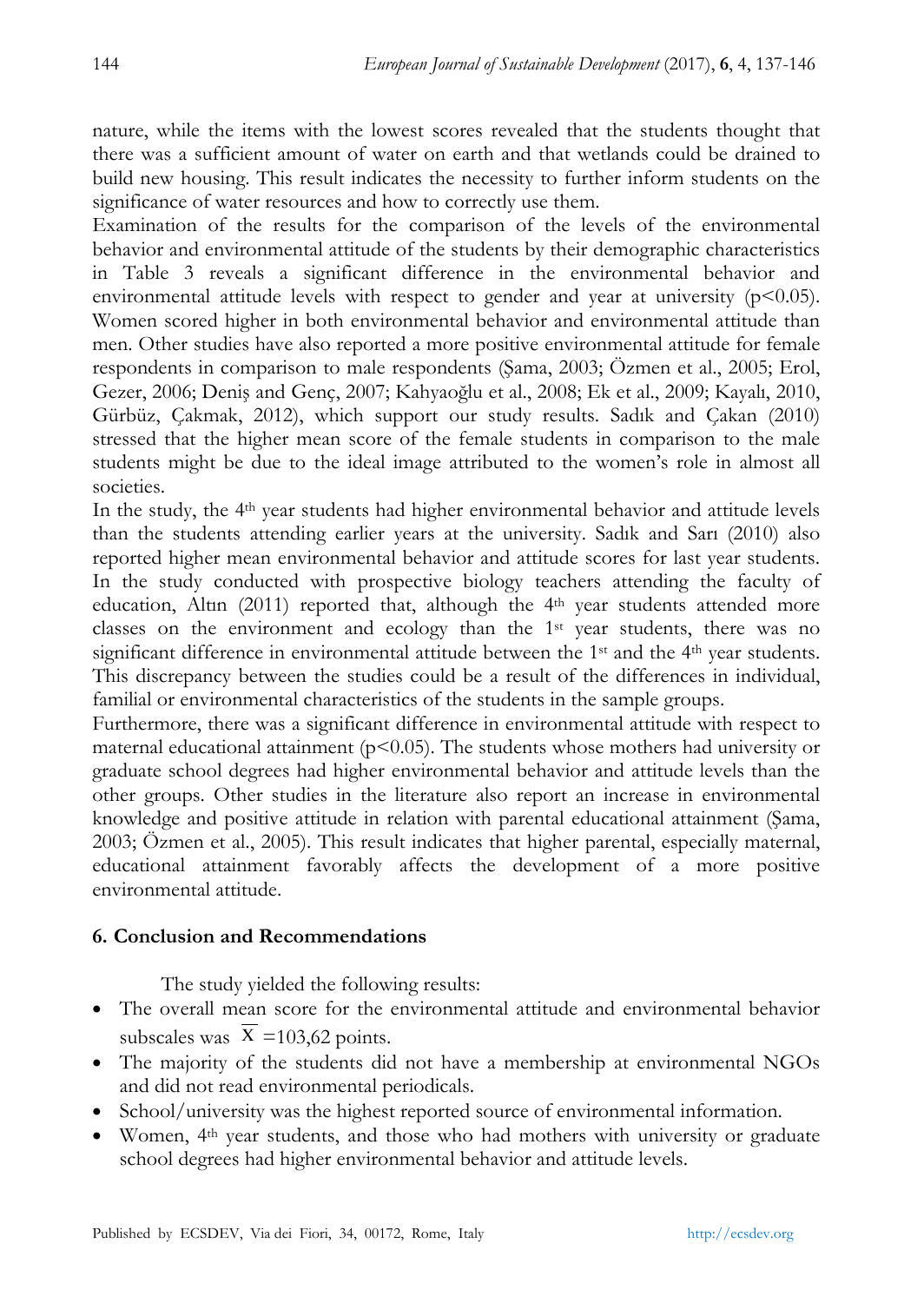Based on the study results, the researchers would like to make the following recommendations:

- Planning and implementing educational programs to positively promote the environmental attitudes of students and raise individual consciousness about the environment.
- Increasing environmental behavior and attitude particularly in students by raising awareness through activities such as conferences and symposiums at universities.
- Encouraging students to form environmental communities primarily in universities.
- Planning nationwide activities that address environmental issues at greater depth and detail.

### **References**

- Ajzen I., Fishbein, M. (1977). Attitude-Behavior Relations: A Theoretical Analysis and Review of Empirical Research. *Psychological Bulletin, 84:* 888 - 918.
- Akarsu, B. (1994). İnsan ve Çevre. Cogito Kirlenen Çağ. *Üç Aylık Düşünce Dergisi, 2: 31.*
- Altın, M., Bacanlı, H. ve Yıldız K. (2002). Biyoloji Öğretmeni Adaylarının Çevreye Yönelik Tutumları, Orta Doğu Teknik Üniversitesi, V.Ulusal Fen Bilimleri ve Matematik Eğitimi Kongresi, Özet Kitabı, 16-18 Eylül 2002, Ankara.
- Algül E. (2004). *Çevre Sorununda Çağdaş Yaklaşım ve Stratejiler.* Türkiye İçin Çevre Politikaları.
- Atlı, K. Uzun, N. (2009). Öğrencilerin Çevreye Yönelik İlgi, Düşünce ve Davranışları Arasındaki Korelasyonun İncelenmesi. *EÜFBED - Fen Bilimleri Enstitüsü Dergisi*,2(2):197-215.
- Çevre Kanunu. Kanun Numarası: 2872. Kabul Tarihi: 09.08.1983. Resmi Gazetede Yayımlanma Tarihi:11.08.1983. Sayı:18132. Yayımlandığı Düstur Tertip: 5 (22), 499.
- Deniş, H. ve Genç, H. (2007). Çevre Bilimi Dersi Alan ve Almayan Sınıf Öğretmenliği Öğrencilerinin Çevreye İlişkin Tutumları ve Çevre Bilimi Dersindeki Başarılarının Karşılaştırılması. *Mehmet Akif Ersoy Üniversitesi Eğitim Fakültesi Dergisi, 8*, (13): 20-26.
- Dono, J., Webb, J. and Richardson, B. (2009). *The Relationship Between Environmental Activism, Pro-Environmental Bahaviour And Social Identity*. *Journal of Environmental Psychology* 1-9.
- Ek, H. N., Kılıç, N., Öğdüm, P., Düzgün, G. ve Şeker, S. (2009). Attitudes and Sensitivities of First and Final Year Students, Receiving Education at Different Academical Branches of Adnan Menderes University, Aimed at Environmental Problems. *Kastamonu Journal of Education 17(*1): 125-136.
- Erol, G.H. and Gezer, K. (2006). Prospective Of Elementary School Teacher's AttitudesTowards Environment And Environmental Problems. International Journal of Environmental and ScienceEducation, *1* (1): 65-77.
- Erten, S. (2005). Okul Öncesi Öğretmen Adaylarında Çevre Dostu Davranışların Araştırılması. *Hacettepe Üniversitesi Eğitim Fakültesi Dergisi, 28,* 91-100.
- Gürbüz, H., Çakmak, M. (2012). Biyoloji Eğitimi Bölümü Öğrencilerinin Çevreye Yönelik Tutumlarının İncelenmesi. *Dicle Üniversitesi Ziya Gökalp Eğitim Fakültesi Dergisi, 19: 162-173.*
- Kayalı, H. (2010). Sosyal Bilgiler, Türkçe Ve Sınıf Öğretmenliği Öğretmen Adaylarının Çevre Sorunlarına Yönelik Tutumları, *Marmara Coğrafya Dergisi*, *2:* 258- 268.
- Keleş, Ö., Uzun, N. ve Varnacı- Uzun, F.(2010). Öğretmen Adaylarının Çevre Bilinci, Çevresel Tutum, Düşünce ve Davranışlarının Doğa Eğitimi Projesine Bağlı Değişmesi Ve Kalıcılığının Değerlendirilmesi. *Elektronik Sosyal Bilimler Dergisi, 9 (32):*384-401.
- Murval, J. (1985). *Çevre Psikolojisine Giriş*. İzmir: Ege Üniversitesi Edebiyat Fakültesi Yayınları No: 37.
- Özdemir, O., Yıldız, A., Ocaktan, E., Sarışen, Ö. (2004). Tıp Fakültesi Öğrencilerinin Çevre Sorunları Konusundaki Farkındalık ve Duyarlılıkları. *Ankara Üniversitesi Tıp Fakültesi Mecmuası. 57 (3):* 117- 127.
- Özmen, D., Çetinkaya, A. ve Nehir, S. (2005). Üniversite Öğrencilerinin Çevre Sorunlarına Yönelik Tutumları. *Tsk Koruyucu Hekimlik Bülteni, 4* (6): 330- 344.
- Sadık, F., Çakan, H. (2010). Biyoloji Bölümü Öğrencilerinin Çevre Bilgisi Ve Çevre Sorunlarına Yönelik Tutum Düzeyleri, *Çukurova Üniversitesi Sosyal Bilimler Enstitüsü Dergisi,* 19(1): 351-365.